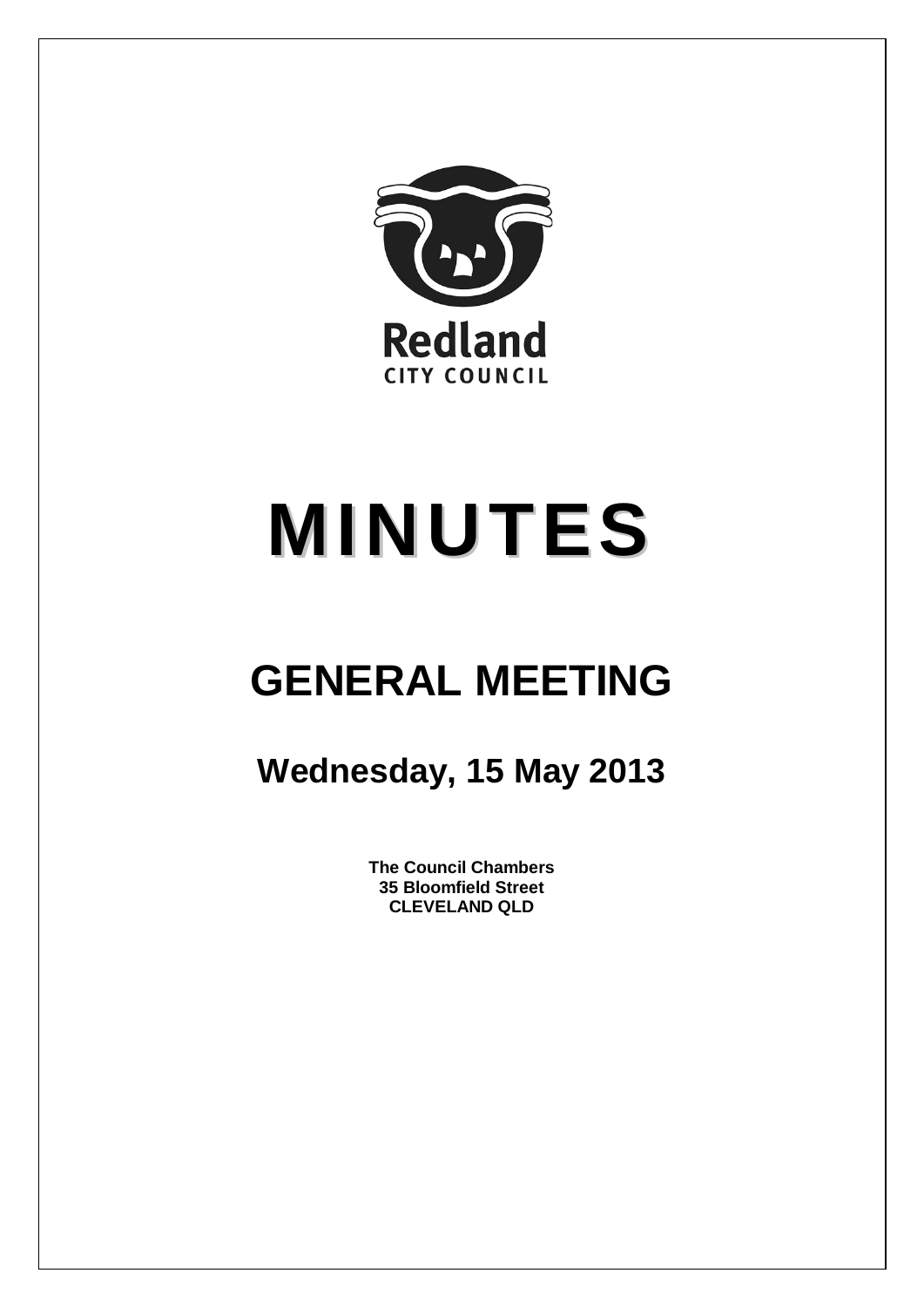#### **Table of Contents**

| <b>Item</b>    |      | <b>Subject</b>                                                                                             | Page No |
|----------------|------|------------------------------------------------------------------------------------------------------------|---------|
| $\mathbf 1$    |      |                                                                                                            |         |
| $\mathbf{2}$   |      |                                                                                                            |         |
| 3              |      |                                                                                                            |         |
|                | 3.1  | QUEENSLAND'S BARNARDOS MOTHER OF THE YEAR 2013 2                                                           |         |
| 4              |      |                                                                                                            |         |
| 5              |      |                                                                                                            |         |
|                | 5.1  |                                                                                                            |         |
| 6              |      | <b>MATTERS OUTSTANDING FROM PREVIOUS COUNCIL MEETING</b>                                                   |         |
|                | 6.1  | PETITION (DIVISION 5) REQUESTING FOR COUNCIL TO EXTEND<br>THE OPERATING SEASON OF THE BAY ISLANDS SWIMMING |         |
| $\overline{7}$ |      |                                                                                                            |         |
| 8              |      |                                                                                                            |         |
| 9              |      |                                                                                                            |         |
| 10             |      | DECLARATION OF MATERIAL PERSONAL INTEREST OR<br>CONFLICT OF INTEREST ON ANY ITEMS OF BUSINESS  4           |         |
| 11             |      | MOTION TO ADJOURN GENERAL MEETING FOR THE CONDUCT<br>OF THE COORDINATION COMMITTEE MEETING AT 11.00AM 4    |         |
| 12             |      | MOTION TO RECONVENE GENERAL MEETING AT 11.23AM  4                                                          |         |
| 13             |      | <b>ADOPTION OF COMMITTEE MEETING REPORT &amp;</b>                                                          |         |
|                | 13.1 |                                                                                                            |         |
| 14             |      |                                                                                                            |         |
| 15             |      | NOTICES OF MOTION TO REPEAL OR AMEND RESOLUTIONS 5                                                         |         |
| 16             |      |                                                                                                            |         |
| 17             |      |                                                                                                            |         |
| 18             |      |                                                                                                            |         |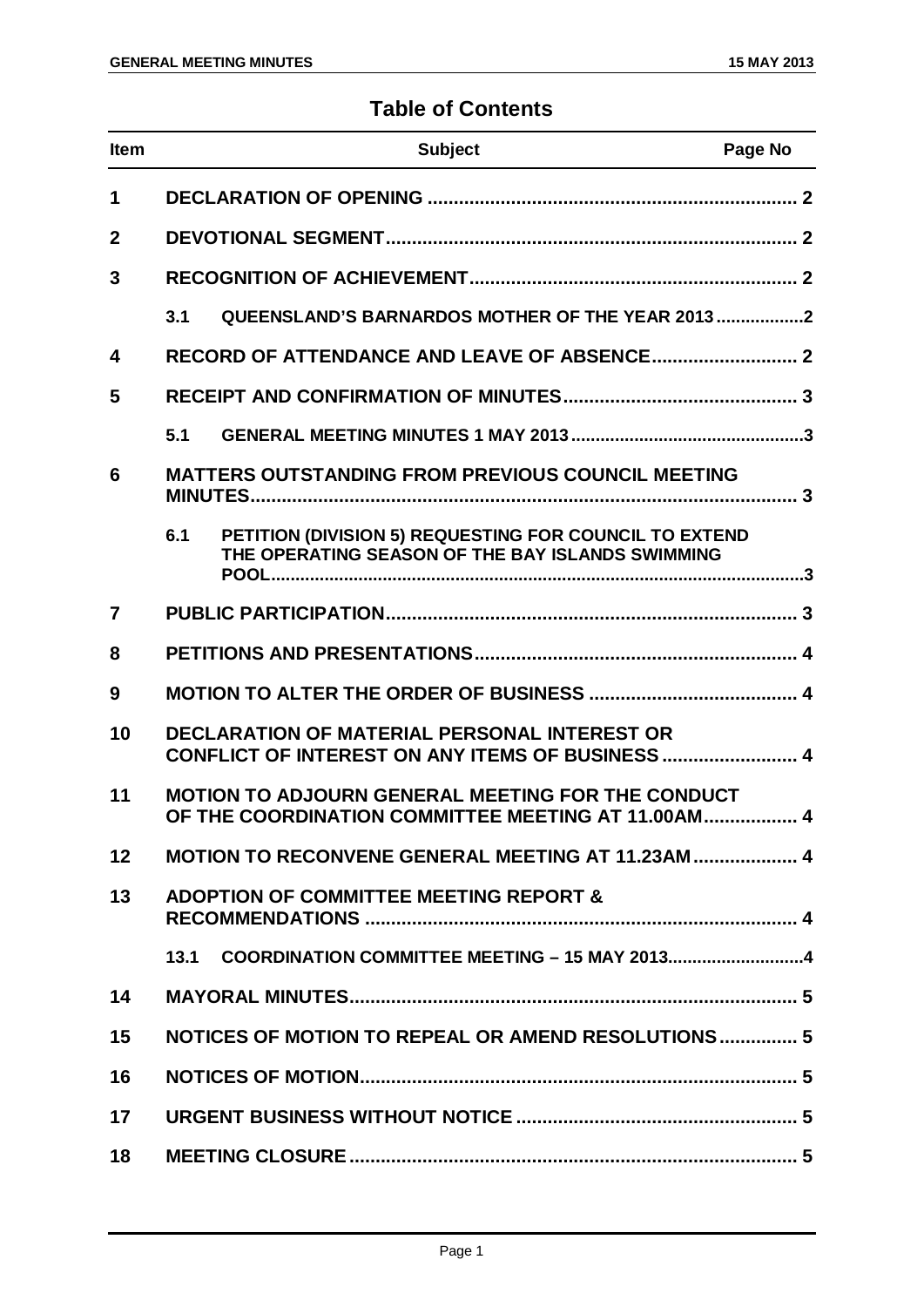#### <span id="page-2-0"></span>**1 DECLARATION OF OPENING**

The Mayor declared the meeting open at 10.30am and acknowledged the Quandamooka people, who are the traditional custodians of the land on which Council meets.

The Mayor also paid Council's respect to their elders, past and present, and extended that respect to other indigenous Australians who are present.

#### <span id="page-2-1"></span>**2 DEVOTIONAL SEGMENT**

Pastor Neale Collier, Mt Cotton Community Fellowship, led Council in a brief devotional segment.

#### <span id="page-2-2"></span>**3 RECOGNITION OF ACHIEVEMENT**

#### <span id="page-2-3"></span>**3.1 QUEENSLAND'S BARNARDOS MOTHER OF THE YEAR 2013**

The Mayor recognised Emma Gosbell, 18 of Redland Bay, who was crowned Barnardos Queensland Mother of the Year 2013. The 18 year old stepped into the role of full-time mum after her partner's mother died suddenly, giving up her real-estate traineeship and putting her TAFE Diploma of Child, Youth and Facility Intervention on hold.

Emma, and her partner Brendan 21, don't regret their decision to take on the parenting responsibilities for Meleighta 15, Nick 12, Tom 8 and Azekial 5. It was difficult and a massive learning experience, but it's been rewarding as well. Emma's cheery outlook against all odds was cause for her older sister, Aimee, to nominate her for the Barnardos award. Emma had also been a tower of strength when Aimee lost her own child to SIDS last year.

Emma and Brendan are now expecting their first child and we wish them all the best for the future.

#### <span id="page-2-4"></span>**4 RECORD OF ATTENDANCE AND LEAVE OF ABSENCE**

#### **MEMBERS PRESENT:**

| Cr K Williams<br>Cr A Beard<br>Cr W Boglary<br>Cr C Ogilvie<br>Cr K Hardman<br><b>Cr L Hewlett</b><br>Cr M Edwards | Mayor<br>Deputy Mayor & Councillor Division 8<br><b>Councillor Division 1</b><br><b>Councillor Division 2</b><br><b>Councillor Division 3</b><br>Councillor Division 4<br><b>Councillor Division 5</b> |
|--------------------------------------------------------------------------------------------------------------------|--------------------------------------------------------------------------------------------------------------------------------------------------------------------------------------------------------|
|                                                                                                                    |                                                                                                                                                                                                        |
|                                                                                                                    |                                                                                                                                                                                                        |
|                                                                                                                    |                                                                                                                                                                                                        |
| Cr J Talty                                                                                                         | <b>Councillor Division 6</b>                                                                                                                                                                           |
| Cr M Elliott                                                                                                       | Councillor Division 7 – entered meeting at 10.33am                                                                                                                                                     |
| Cr P Gleeson                                                                                                       | <b>Councillor Division 9</b>                                                                                                                                                                           |
| Cr P Bishop                                                                                                        | <b>Councillor Division 10</b>                                                                                                                                                                          |

#### **EXECUTIVE LEADERSHIP GROUP:**

| Mr B Lyon    | <b>Chief Executive Officer</b>                           |
|--------------|----------------------------------------------------------|
| Mr N Clarke  | <b>General Manager Organisational Services</b>           |
| Mrs L Rusan  | <b>General Manager Community &amp; Customer Services</b> |
| Mr G Soutar  | General Manager Infrastructure & Operations              |
| Mr G Holdway | <b>Chief Financial Officer</b>                           |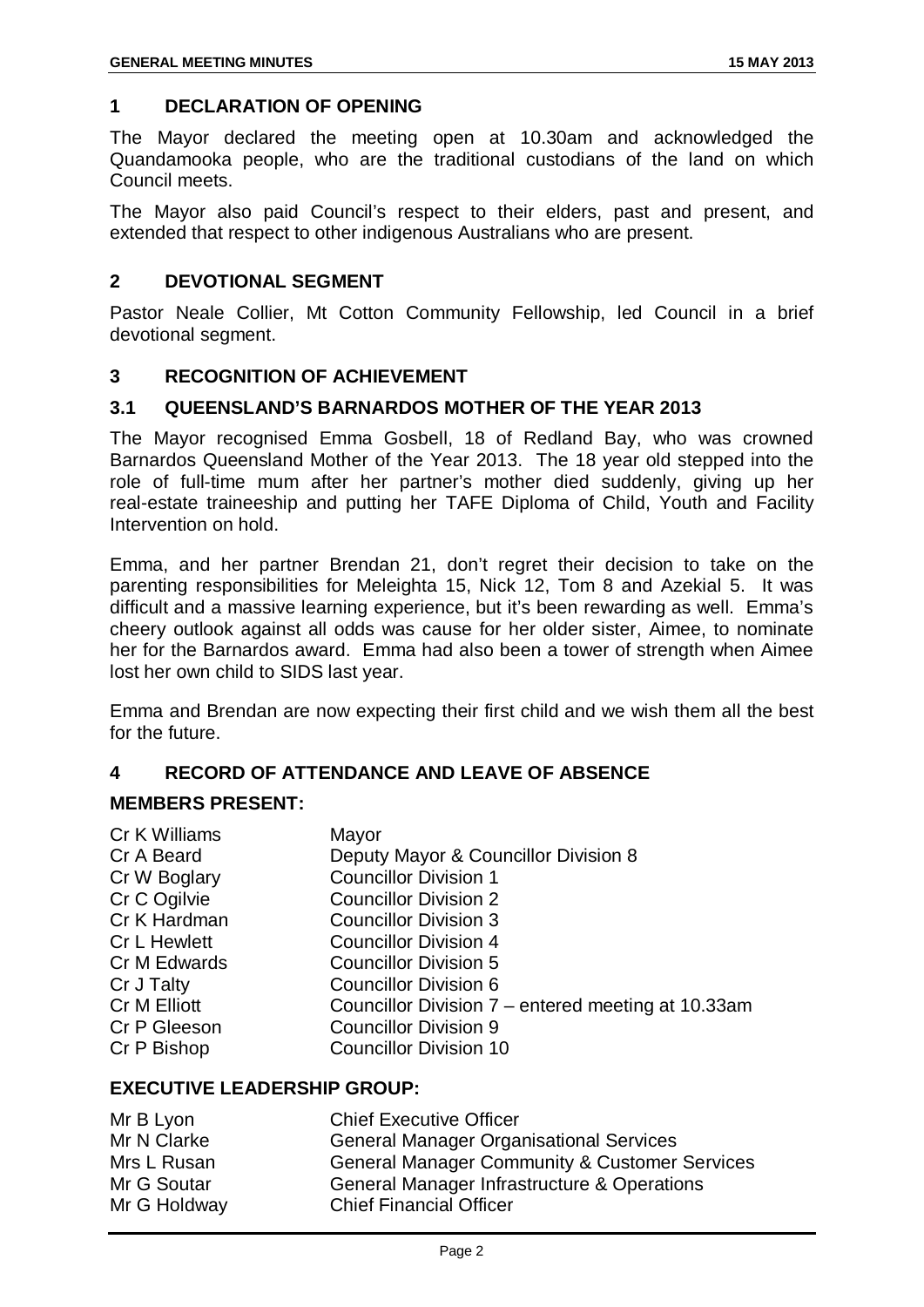#### **MINUTES:**

Mrs J Parfitt Team Leader Corporate Meetings & Registers

#### <span id="page-3-0"></span>**5 RECEIPT AND CONFIRMATION OF MINUTES**

#### <span id="page-3-1"></span>**5.1 GENERAL MEETING MINUTES 1 MAY 2013**

#### **COUNCIL RESOLUTION**

Moved by: Cr A Beard<br>Seconded by: Cr P Bishop Seconded by:

That the minutes of the General Meeting of Council held on 1 May 2013 be confirmed.

General Meeting Minutes 1 May 2013

CARRIED 11/0

#### <span id="page-3-2"></span>**6 MATTERS OUTSTANDING FROM PREVIOUS COUNCIL MEETING MINUTES**

The Chief Executive Officer presented the following item for noting:

#### <span id="page-3-3"></span>**6.1 PETITION (DIVISION 5) REQUESTING FOR COUNCIL TO EXTEND THE OPERATING SEASON OF THE BAY ISLANDS SWIMMING POOL**

At the General Meeting on 17 April 2013 Council resolved that the petition, which reads as follows, be received and referred to a Committee or officer for consideration and a report to the local government and that the principal petitioner be advised in writing accordingly.

*Request for Council to "....extend the operating season of the Bay Islands Swimming Pool...."*

A report addressing this matter will be presented to an ensuing Coordination Committee Meeting.

#### <span id="page-3-4"></span>**7 PUBLIC PARTICIPATION**

#### **MOTION TO ADJOURN MEETING**

Moved by: Cr P Gleeson Seconded by: Cr W Boglary

That Council adjourn the meeting for a 15 minute public participation segment.

#### CARRIED 11/0

- Mr J Daffy resident of Wellington Point, addressed Council in relation to the Wellington Point Reserve Shared Parking Trial.
- Mr D Anderson resident of Thorneside and spokesperson for 'Ramp It Up', addressed Council in relation to the Wellington Point Reserve Shared Parking Trial.
- Mr G Wood resident of Cleveland and commercial fisherman, addressed Council regarding a development assessment application for a Home Based Business.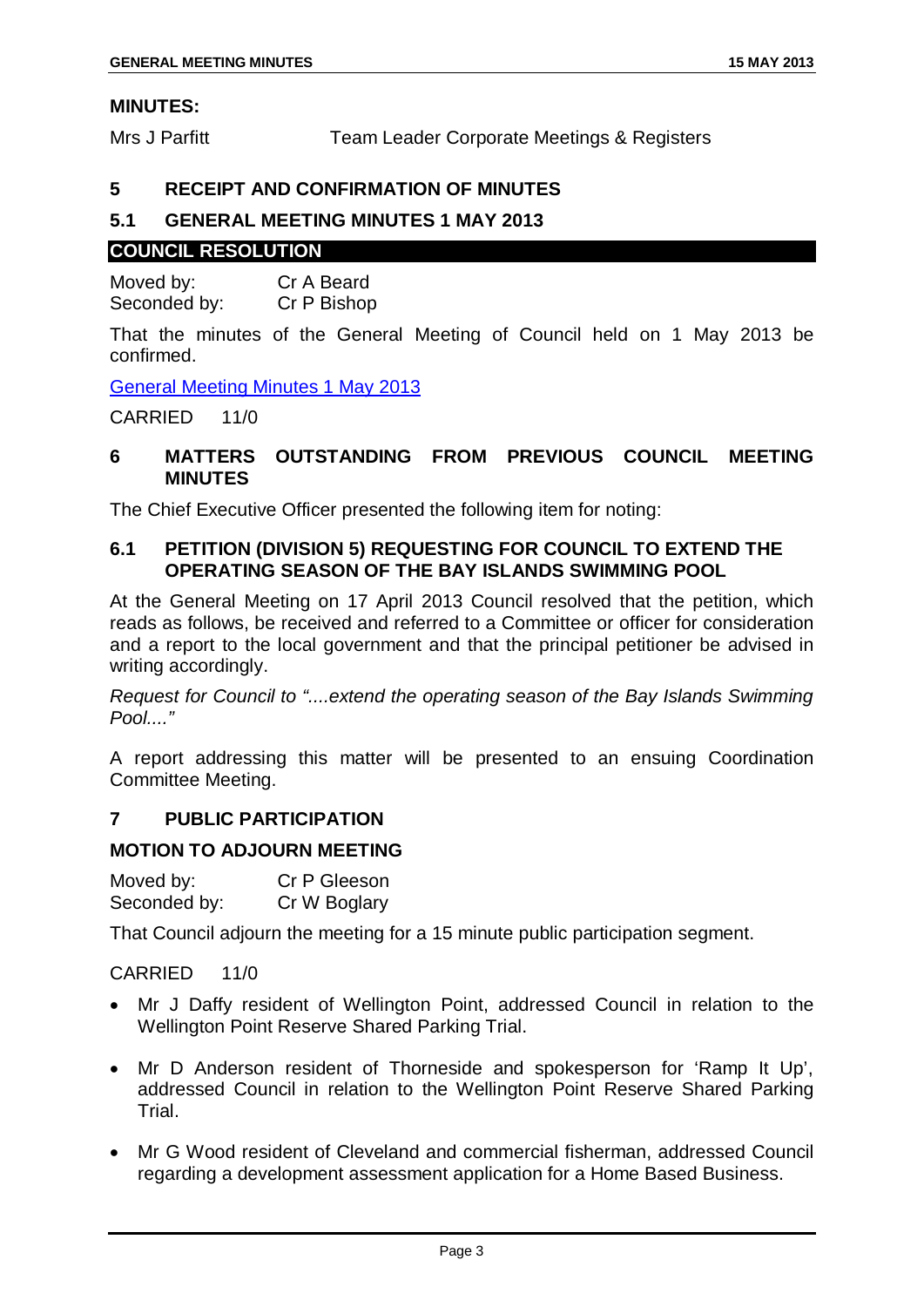#### **MOTION TO RESUME MEETING**

| Moved by:    | <b>Cr M Elliott</b> |
|--------------|---------------------|
| Seconded by: | Cr J Talty          |

That the meeting proceedings resume.

CARRIED 11/0

#### <span id="page-4-0"></span>**8 PETITIONS AND PRESENTATIONS**

Nil

#### <span id="page-4-1"></span>**9 MOTION TO ALTER THE ORDER OF BUSINESS**

Nil

<span id="page-4-2"></span>**10 DECLARATION OF MATERIAL PERSONAL INTEREST OR CONFLICT OF INTEREST ON ANY ITEMS OF BUSINESS**

Nil

<span id="page-4-3"></span>**11 MOTION TO ADJOURN GENERAL MEETING FOR THE CONDUCT OF THE COORDINATION COMMITTEE MEETING AT 11.00AM**

#### **COUNCIL RESOLUTION**

**Moved by: Cr M Elliott Seconded by: Cr J Talty**

**That the meeting be adjourned to enable the conduct of the Coordination Committee meeting.**

**CARRIED 11/0**

#### <span id="page-4-4"></span>**12 MOTION TO RECONVENE GENERAL MEETING AT 11.23AM**

#### **COUNCIL RESOLUTION**

**Moved by: Cr J Talty Seconded by: Cr M Elliott**

**That the General Meeting be reconvened.**

**CARRIED 11/0**

#### <span id="page-4-5"></span>**13 ADOPTION OF COMMITTEE MEETING REPORT & RECOMMENDATIONS**

<span id="page-4-6"></span>**13.1 COORDINATION COMMITTEE MEETING – 15 MAY 2013**

**Moved by: Cr J Talty Seconded by: Cr P Bishop**

**That the Report and Recommendations of the Coordination Committee meeting held 15 May 2013 be adopted.**

Coordination Committee Report 15 May 2013

**CARRIED 11/0**